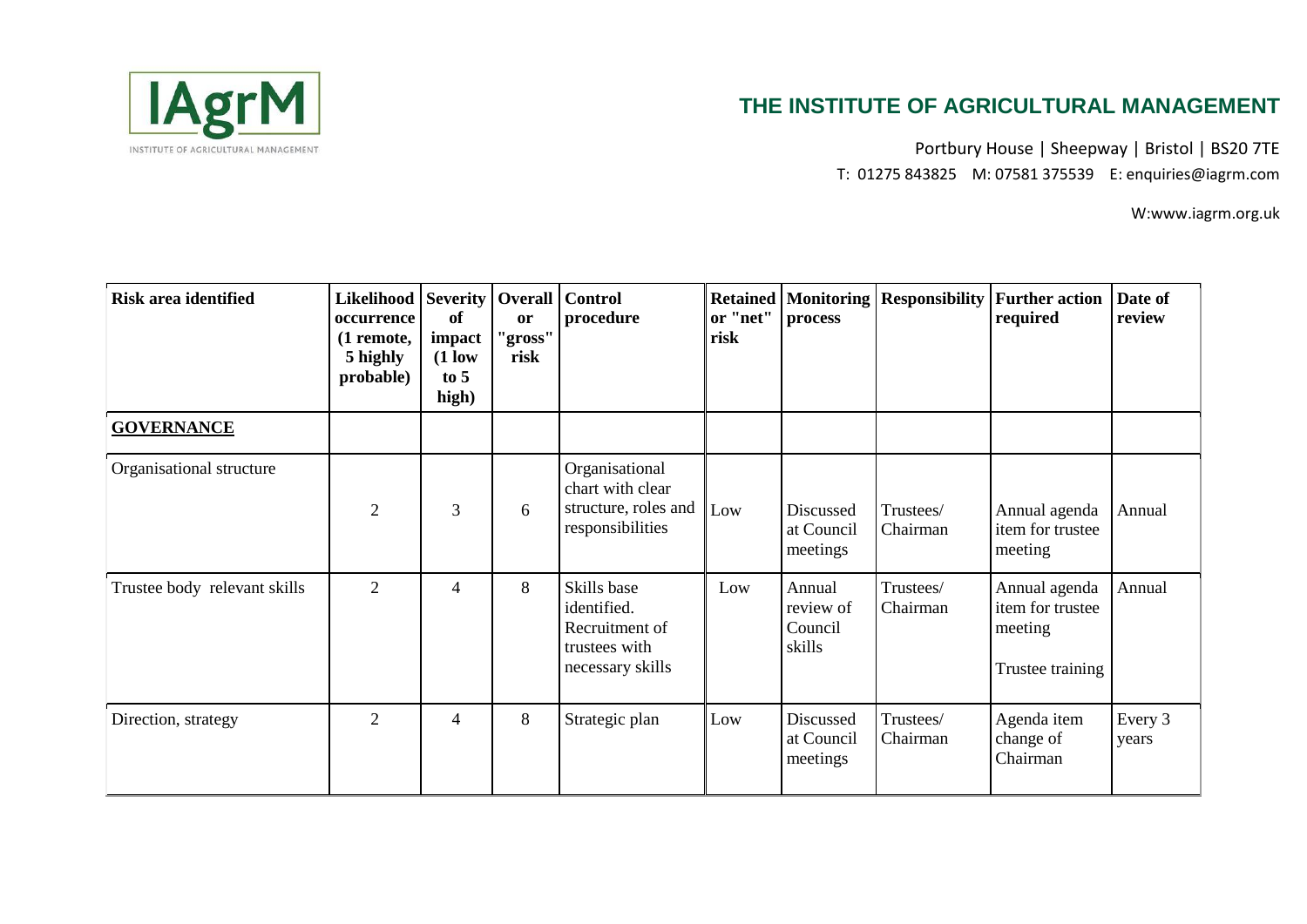

Portbury House | Sheepway | Bristol | BS20 7TE T: 01275 843825 M: 07581 375539 E: enquiries@iagrm.com

| <b>Risk area identified</b>                                    | Likelihood   Severity   Overall   Control<br>occurrence<br>(1 remote,<br>5 highly<br>probable) | of<br>impact<br>$(1)$ low<br>to 5<br>high) | <b>or</b><br>"gross"<br>risk | procedure                                                 | or "net"<br>risk | process                             | <b>Retained   Monitoring   Responsibility  </b> | <b>Further action</b><br>required                                               | Date of<br>review                 |
|----------------------------------------------------------------|------------------------------------------------------------------------------------------------|--------------------------------------------|------------------------------|-----------------------------------------------------------|------------------|-------------------------------------|-------------------------------------------------|---------------------------------------------------------------------------------|-----------------------------------|
| Loss of key staff                                              | 3                                                                                              | 4                                          | 12                           | Succession<br>planning.<br>Documentation of<br>procedures | Medium           | Discussed<br>at Council<br>meetings | Trustees/<br>Chairman                           | Annual agenda<br>item for trustee<br>meeting                                    | Annual                            |
| <b>Reporting to Trustees</b>                                   | $\overline{2}$                                                                                 | $\overline{2}$                             | 4                            | Timely and<br>accurate financial<br>reporting.            | Low              | Discussed<br>at Council<br>meetings | Director/<br>Chairman                           | <b>Regular Trustee</b><br>meetings                                              | Quarterly                         |
| <b>OPERATIONAL</b><br>Service provision-member<br>satisfaction | $\overline{2}$                                                                                 | $\overline{2}$                             | $\overline{4}$               | Complaints dealt<br>with in a timely<br>manner            | Low              | Discussed<br>at Council<br>meetings | Trustees/<br>Director                           | Regular<br>interaction with<br>members.<br>Feedback forms<br>where<br>necessary | Regular at<br>trustee<br>meetings |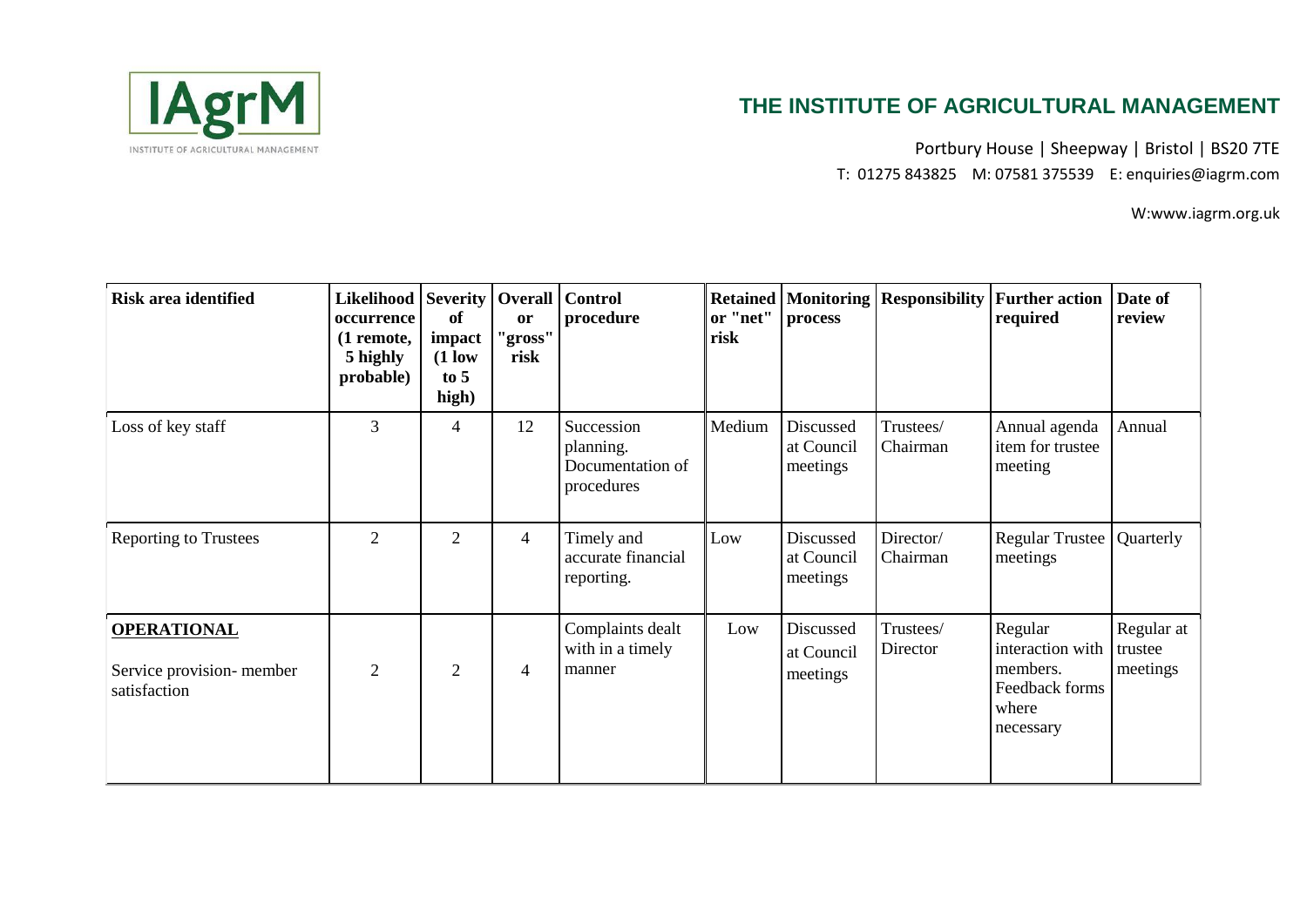

Portbury House | Sheepway | Bristol | BS20 7TE T: 01275 843825 M: 07581 375539 E: enquiries@iagrm.com

| <b>Risk area identified</b>               | Likelihood   Severity   Overall   Control<br>occurrence<br>(1 remote,<br>5 highly<br>probable) | -of<br>impact<br>$(1)$ low<br>to 5<br>high) | <sub>or</sub><br>"gross"<br>risk | procedure                                                                                                    | or "net"<br>risk | process                             | <b>Retained   Monitoring   Responsibility</b> | <b>Further action</b><br>required                                 | Date of<br>review                 |
|-------------------------------------------|------------------------------------------------------------------------------------------------|---------------------------------------------|----------------------------------|--------------------------------------------------------------------------------------------------------------|------------------|-------------------------------------|-----------------------------------------------|-------------------------------------------------------------------|-----------------------------------|
| Competition from similar<br>organisations | 3                                                                                              | 3                                           | 9                                | Review other<br>organisations<br>activities.<br>Review activities<br>on regular basis,<br>monitor attendance | Low              | Discussed<br>at Council<br>meetings | Trustees/<br>Chairman                         | Regular<br>feedback from<br>attendees<br>Quality control          | Regular at<br>trustee<br>meetings |
| Procedural and systems                    | $\overline{2}$                                                                                 | 3                                           | 6                                | Policies and<br>procedures<br>documented                                                                     | Low              | Discussed<br>at Council<br>meetings | Director                                      | Policies and<br>documentation<br>updated<br>regularly             | annually                          |
| Information technology                    | 3                                                                                              | 3                                           | 9                                | Appraise system<br>security and<br>authorisation<br>procedures                                               | Low              | Discussed<br>at Council<br>meetings | Director                                      | <b>Update</b> security<br>and back up<br>data on regular<br>basis | annually                          |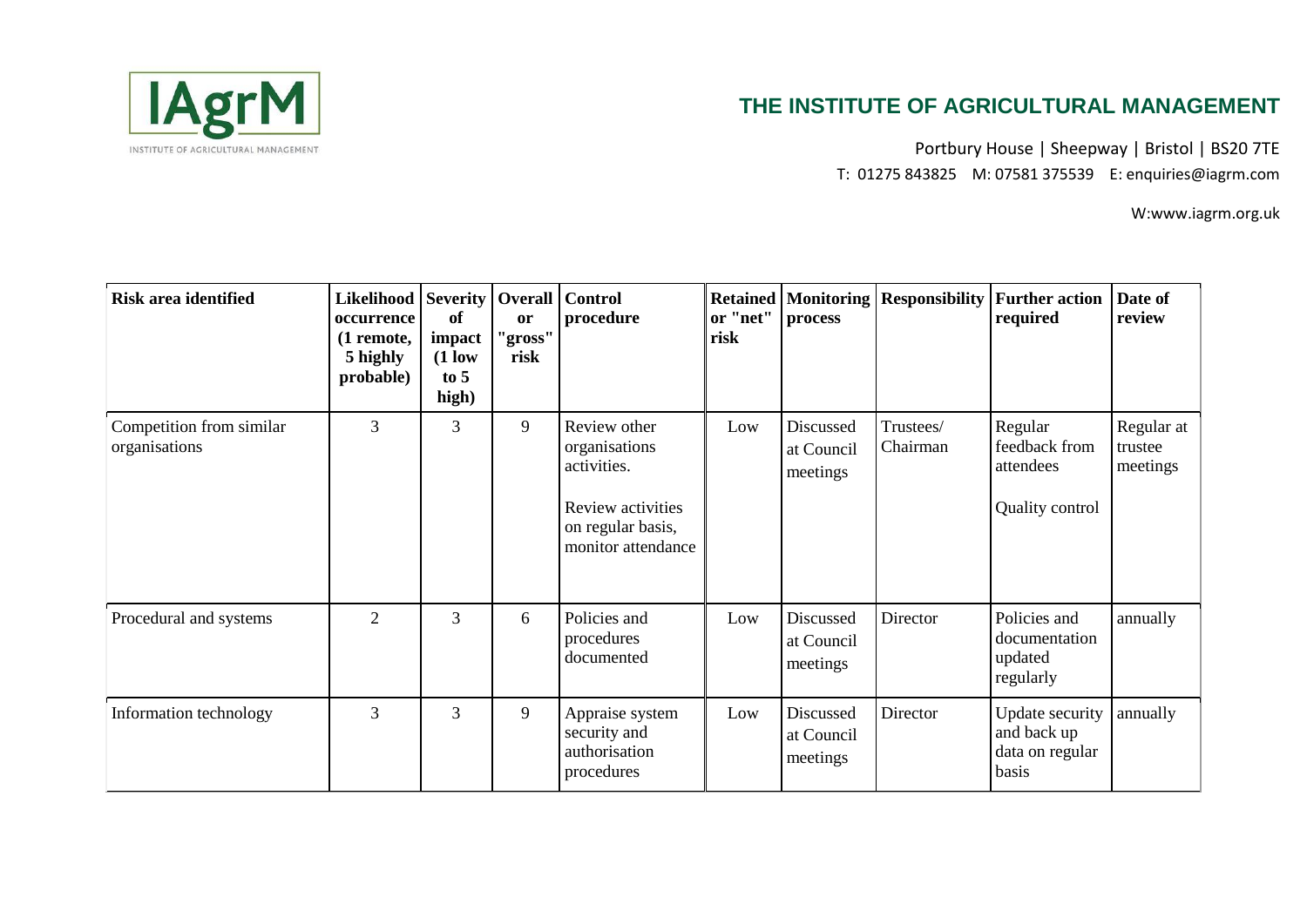

Portbury House | Sheepway | Bristol | BS20 7TE T: 01275 843825 M: 07581 375539 E: enquiries@iagrm.com

| <b>Risk area identified</b>                                      | Likelihood   Severity   Overall   Control<br>occurrence<br>(1 remote,<br>5 highly<br>probable) | of<br>impact<br>$(1)$ low<br>to 5<br>high) | <b>or</b><br>"gross"<br>risk | procedure                                                                                               | <b>Retained</b><br>or "net"<br>risk | process                             | <b>Monitoring   Responsibility</b> | <b>Further action</b><br>required | Date of<br>review                    |
|------------------------------------------------------------------|------------------------------------------------------------------------------------------------|--------------------------------------------|------------------------------|---------------------------------------------------------------------------------------------------------|-------------------------------------|-------------------------------------|------------------------------------|-----------------------------------|--------------------------------------|
| Health and safety                                                | $\mathfrak{2}$                                                                                 | 5                                          | 10                           | Insurance policy<br>Comply with laws<br>and regulations                                                 | Low                                 | Discussed<br>at Council<br>meetings | Director                           | None noted                        | annually                             |
| Environment                                                      | $\overline{2}$                                                                                 | 5                                          | 10                           | Comply with laws<br>and regulations<br>Membership of<br>SocEnv and<br>associated<br>controls/procedures | Low                                 | Discussed<br>at Council<br>meeting  | Director                           | None                              | annually                             |
| <b>FINANCIAL</b><br>Budgetary control and<br>financial reporting | 3                                                                                              | $\overline{4}$                             | 12                           | Prepare budgets<br>and update when<br>necessary                                                         | Medium                              | Discussed<br>at Council<br>meetings | Director/<br>Treasurer             | Monitor and<br>report regularly   | Quarterly<br>at Trustees<br>meetings |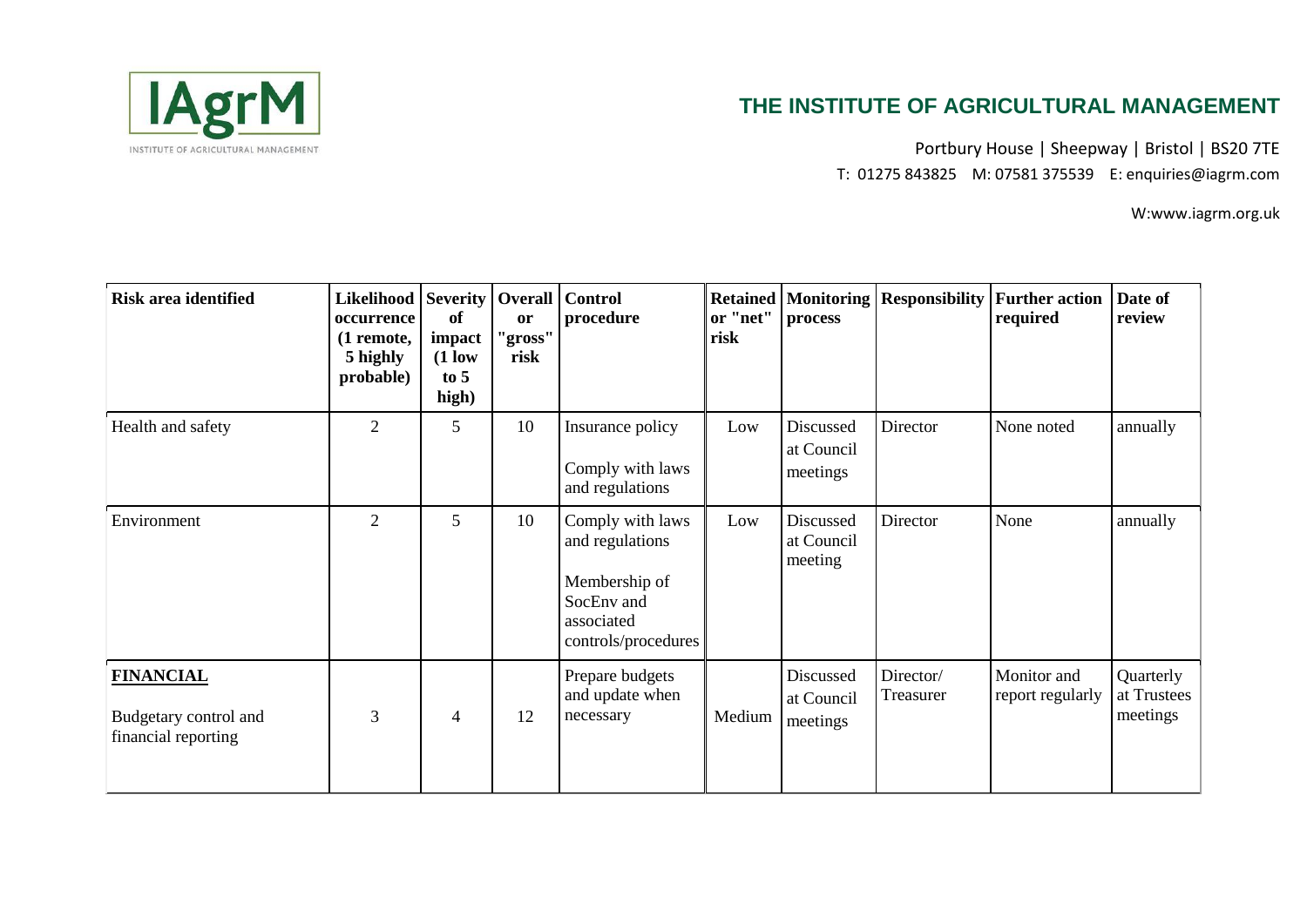

Portbury House | Sheepway | Bristol | BS20 7TE T: 01275 843825 M: 07581 375539 E: enquiries@iagrm.com

| <b>Risk area identified</b>  | Likelihood   Severity   Overall   Control<br>occurrence<br>(1 remote,<br>5 highly<br>probable) | of<br>impact<br>$(1)$ low<br>to 5<br>high) | <b>or</b><br>"gross"<br>risk | procedure                                                                                                             | or "net"<br>risk | <b>Retained Monitoring</b><br>process | <b>Responsibility</b>  | <b>Further action</b><br>required                                                     | Date of<br>review                    |
|------------------------------|------------------------------------------------------------------------------------------------|--------------------------------------------|------------------------------|-----------------------------------------------------------------------------------------------------------------------|------------------|---------------------------------------|------------------------|---------------------------------------------------------------------------------------|--------------------------------------|
| <b>Reserves Policy</b>       | $\overline{2}$                                                                                 | 3                                          | 9                            | Link reserves to<br>business plans and<br>activities                                                                  | Low              | Discussed<br>at Council<br>meetings   | Director/<br>Treasurer | Regularly<br>review                                                                   | Annually                             |
| <b>Cash Flow</b>             | 3                                                                                              | 4                                          | 12                           | Adequate cash<br>flow projections<br>Chase bad debts                                                                  | Medium           | Discussed<br>at Council<br>meetings   | Director/<br>Treasurer | Regularly<br>monitor and<br>identify any<br>potential times<br>of poorer cash<br>flow | Quarterly<br>at Trustees<br>meetings |
| <b>Financial commitments</b> | $\overline{2}$                                                                                 | 5                                          | 10                           | Authorisation of<br>commitment from<br>Trustees.<br>Contractual<br>agreements with<br>staged payments<br>and opt outs | Medium           | Discussed<br>at Council<br>meetings   | <b>Trustees</b>        | Identify at early<br>stage if over<br>committed and<br>mitigate<br>liability          | Annually                             |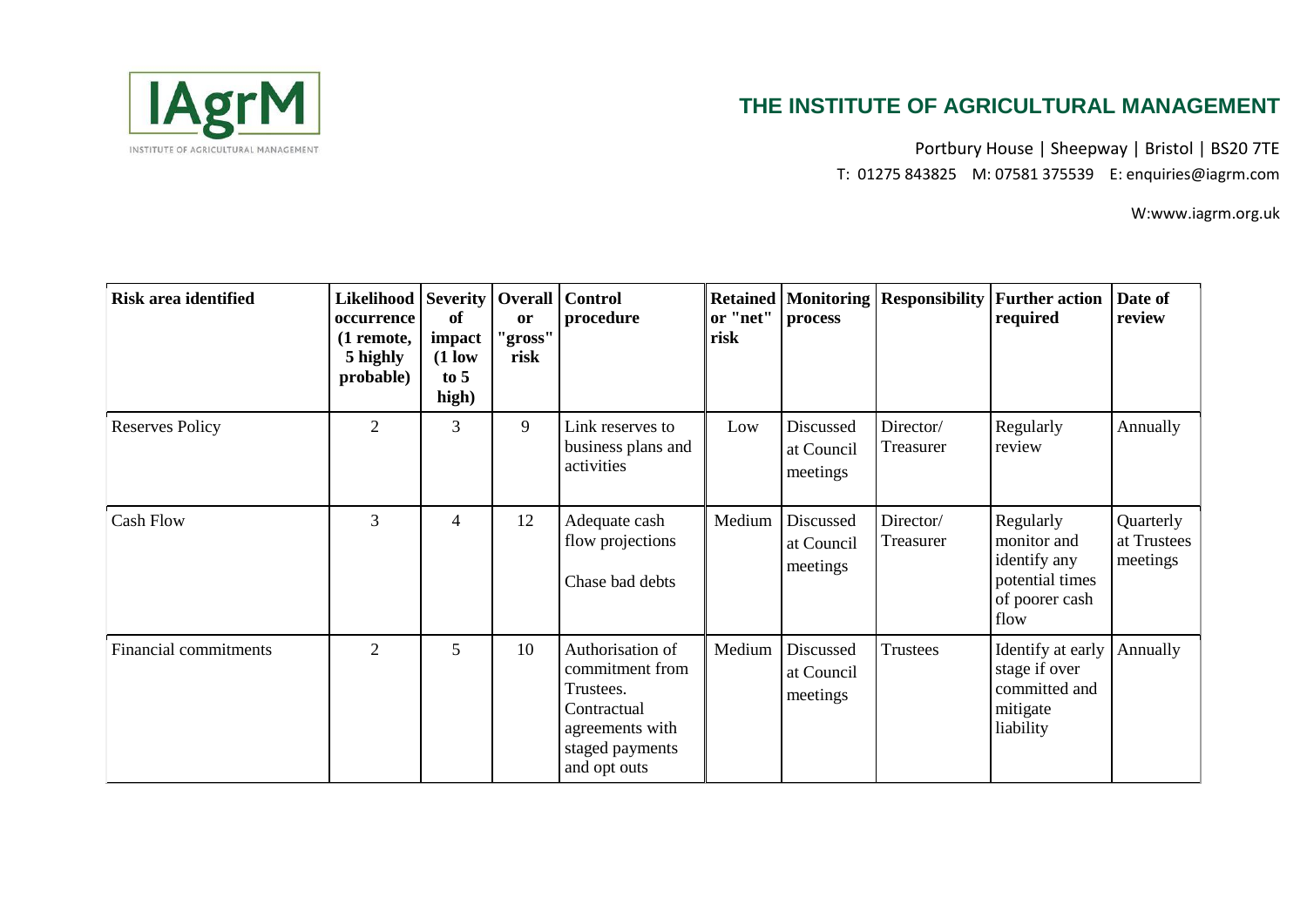

Portbury House | Sheepway | Bristol | BS20 7TE T: 01275 843825 M: 07581 375539 E: enquiries@iagrm.com

| <b>Risk area identified</b> | Likelihood   Severity   Overall   Control<br>occurrence<br>(1 remote,<br>5 highly<br>probable) | of<br>impact<br>$(1$ low<br>to 5<br>high) | <b>or</b><br>"gross"<br>risk | procedure                                                      | <b>Retained</b><br>or "net"<br>risk | process                             | Monitoring   Responsibility | <b>Further action</b><br>required                                                    | Date of<br>review |
|-----------------------------|------------------------------------------------------------------------------------------------|-------------------------------------------|------------------------------|----------------------------------------------------------------|-------------------------------------|-------------------------------------|-----------------------------|--------------------------------------------------------------------------------------|-------------------|
| Fraud or error              | $\overline{2}$                                                                                 | 5                                         | 10                           | Authorisation of<br>payments and<br>Policies for<br>procedures | Low                                 | Discussed<br>at Council<br>meetings | Director                    | Regular<br>discussion at<br>trustees<br>meeting on<br>budget v actual<br>expenditure | Quarterly         |
| <b>EXTERNAL</b>             |                                                                                                |                                           |                              |                                                                |                                     |                                     |                             |                                                                                      |                   |
| Public perception           | $\overline{2}$                                                                                 | $\overline{2}$                            | $\overline{4}$               | Good quality<br>reporting of charity<br>activities             | Low                                 | Discussed<br>at Council<br>meetings | Trustees                    | Good<br>communication<br>with members                                                | Half yearly       |
| Relationships with funders  | $\overline{2}$                                                                                 | 4                                         | 8                            | Regular contact<br>with funders                                | Low                                 | Discussed<br>at Council<br>meetings | Trustees                    | Good<br>communication<br>with members                                                | On going          |